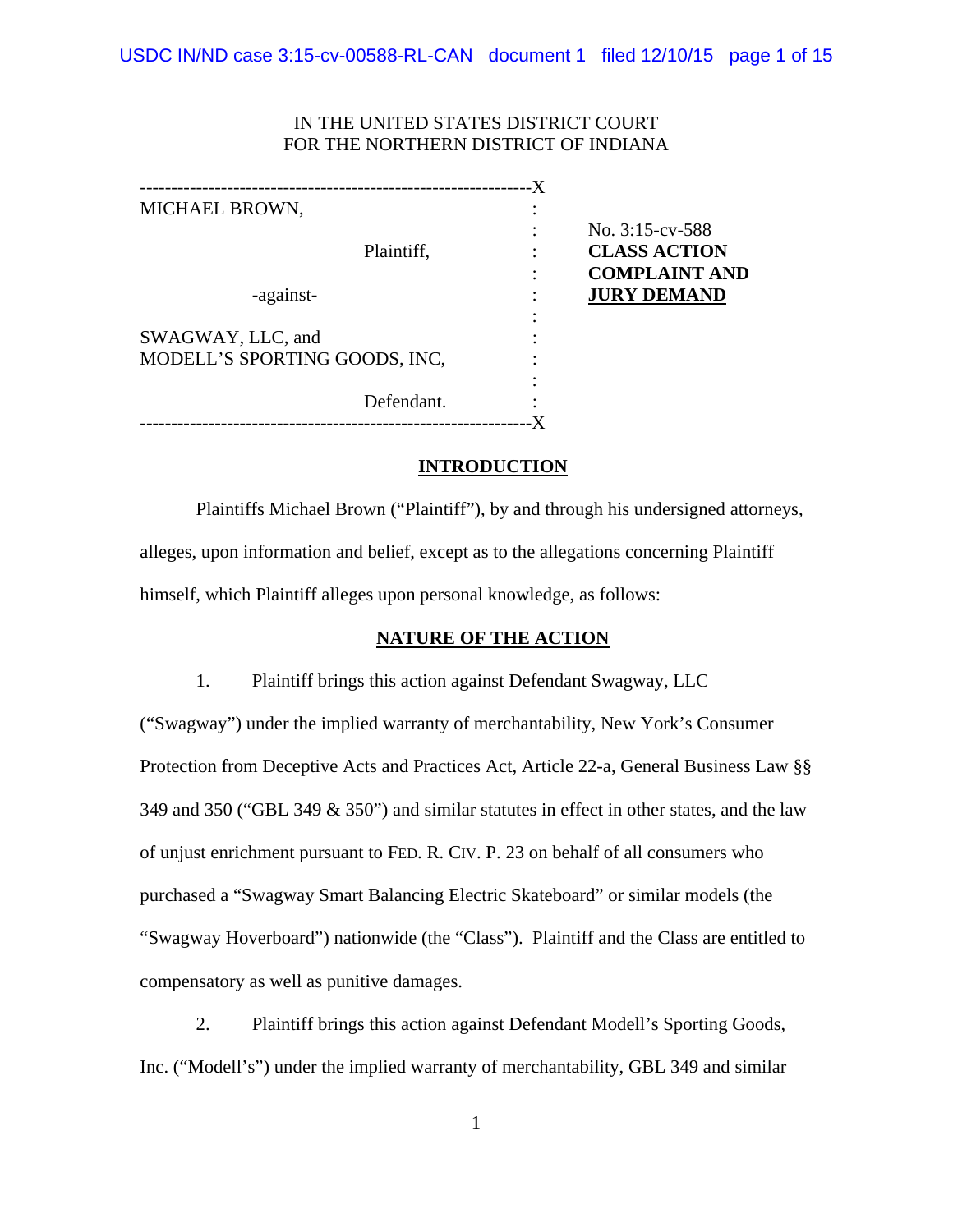statutes in effect in other states, and the law of unjust enrichment pursuant to FED. R. CIV. P. 23 on behalf of all consumers who purchased a Swagway Hoverboard nationwide from Modell's (the "Subclass"). Plaintiff and the Subclass are entitled to compensatory as well as punitive damages.

## **JURISDICTION AND VENUE**

3. This Court has Jurisdiction over Plaintiff's claims pursuant to 28 U.S.C. § 1332(d) and the Class Action Fairness Act ("CAFA"). Some members of the Class of plaintiffs are citizens of a State different from a defendant, and the amount in controversy exceeds \$5,000,000, exclusive of interest and costs.

4. Plaintiff's claims involve matters of national or interstate interest.

5. Defendants are subject to personal jurisdiction in that Swagway's principal place of business is in this District and Modell's conducts significant business with Swagway.

6. Venue is proper in this district pursuant to 28 U.S.C. § 1391 as a substantial part of the events or omissions giving rise to the claims occurred in this District.

7. This Court is empowered to issue a declaratory judgment pursuant to 28 U.S.C. §§ 2201 and 2202.

#### **THE PARTIES**

8. Plaintiff Michael Brown was, at all relevant times, an adult individual, domiciled in Chappaqua, New York.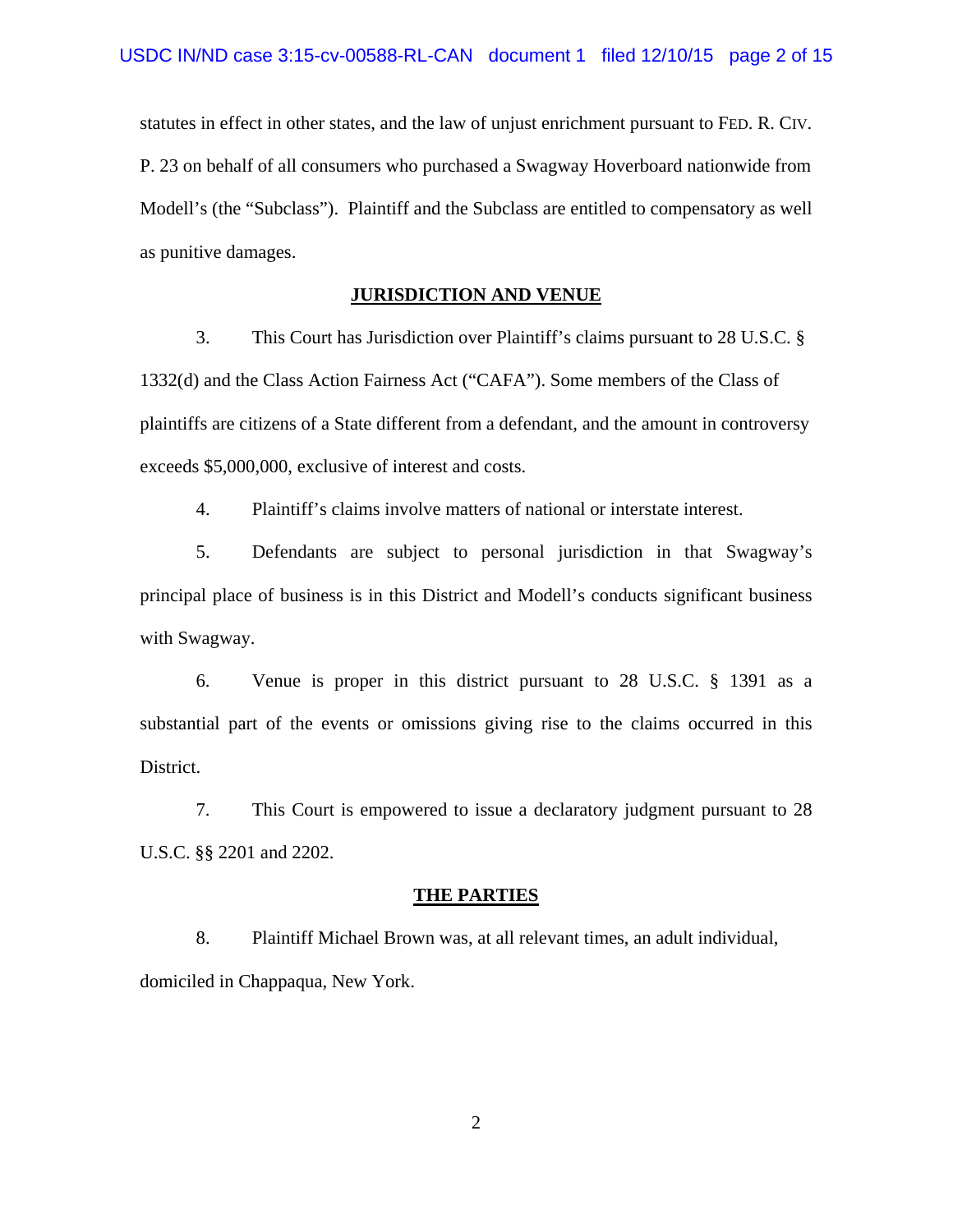9. Upon information and belief, Swagway is a limited liability company registered in Indiana. Swagway operates a place of business at 3431 William Richardson Dr., Suite F, South Bend IN 46628.

10. Upon information and belief, Defendant, Modell's, is a corporation, organized and existing under the laws of the State of Delaware, with its principal place of business at 498 Seventh Avenue, 20th Floor, New York, New York.

11. Swagway and Modell's (together "Defendants") were and are doing business in the State of Indiana, including St. Joseph County.

#### **STATEMENT OF FACTS**

### **The Swagway Hoverboard**

12. Swagway sells the Swagway Hoverboard.

13. According to Swagway's, website**,** "SWAGWAY is very meticulous" with respect to the manufacture of Swagway Hoverboards. "We make sure our boards are made with the finest parts. All of our boards come with a high quality aluminum alloy frame. Our batteries are a high-powered lithium ion Samsung/LG battery. Our technology is built on a strong platform, which eliminates reaction time from rider to board, giving the ability to maneuver wherever the user pleases. We are still a higher quality but for an even more affordable price."

14. A February 4, 2015 CNBC article quoted a Swagway corporate representative as stating, "These types of boards are new so there seems to be a lot of varying information out there, but for sake of safety, we can't stress enough how the caliber of the components used can make an impact in the overall safety of these boards."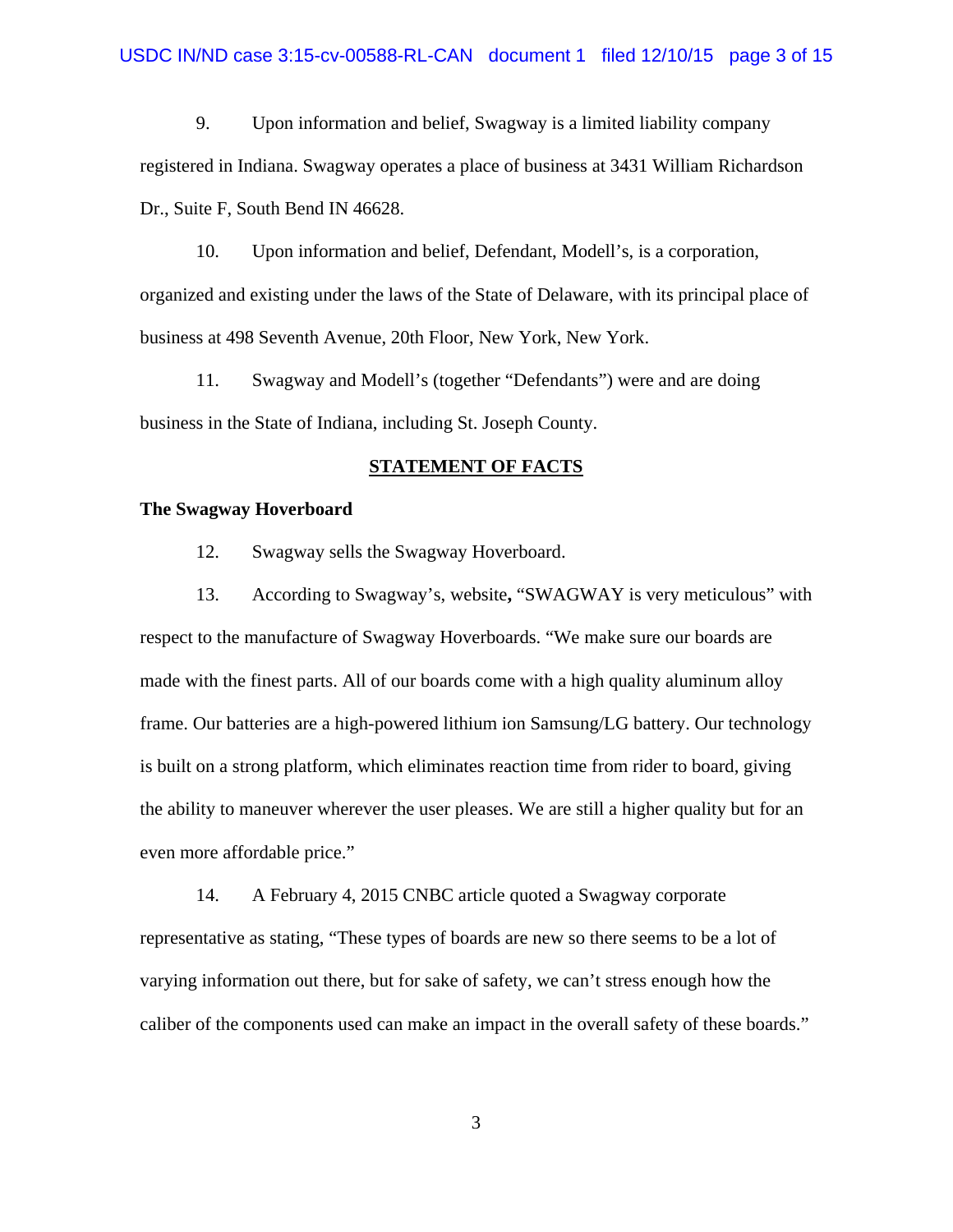15. The Swagway Hoverboard runs off of a battery that is charged via an ordinary electric wall socket. The Swagway User Manual provides: "Locate the charging port on the back of the Swagway. • Ensure the charging port is dry. • First plug the charger into the wall (100V-240V; 50, 60Hz). Verify the green light lights up, then plug the other end of the charger into the Swagway. • The red indicator light on the charger indicates that it is charging properly. If the light does not come on, check that the charger is connected securely to the wall and to the Swagway."

16. Upon information and belief, Swagway Hoverboards are sold throughout the United States. The following graphic, copied from Swagway's website, www.swagway.com, provides transit time for shipping Swagway Hoverboards to every state:

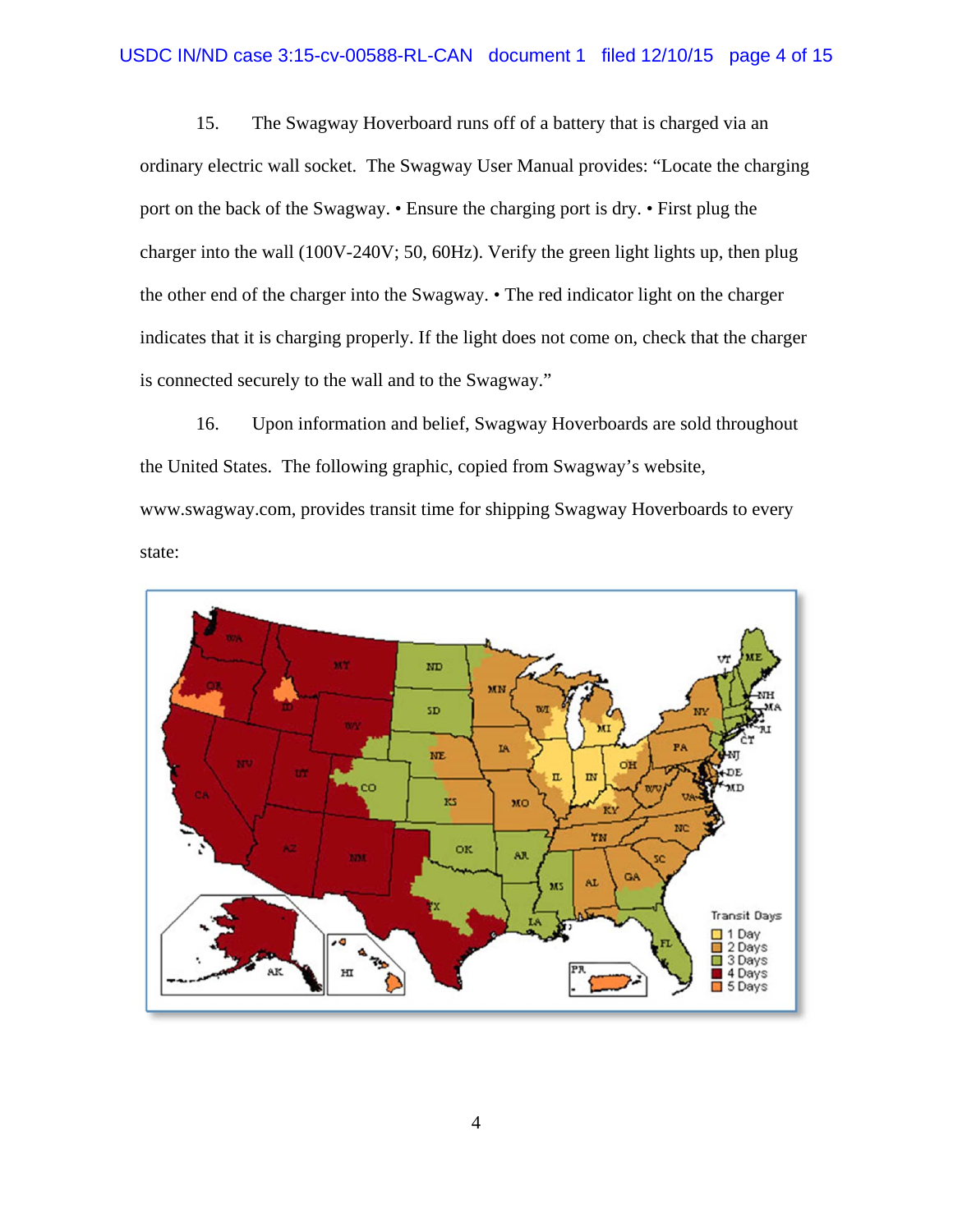#### USDC IN/ND case 3:15-cv-00588-RL-CAN document 1 filed 12/10/15 page 5 of 15

17. Swagway Hoverboards are available for purchase from Modell's website, www.modells.com. They are also available for sale at Swagway.com, Amazon.com, newegg.com, pcdirect.com, Target.com, and Walmart.com.

18. Swagway markets its Swagway Hoverboards on its own website, as well as Facebook (facebook.com/swagwayusa), Twitter (twitter.com/swagwayusa), Pinterest (www.pinterest.com/swagwayusa), Youtube

(https://www.youtube.com/channel/UCncZXPMRgIOQcmpKjhCT9oA), and Instagram (instagram.com/swagwayusa), and through additional channels, including QVC.

19. Swagway Hoverboards have been featured in the following television shows with a nationwide audience: Good Morning America, The Inside, The Today Show, The Ellen Degeneres Show, and CBS This Morning. They have also been featured in such publications as USA Today, Wired, People, and PC Magazine.

20. In actuality, the Swagway Hoverboard is unsafe for its intended use inasmuch as it is defective and presents a material likelihood that it will self-combust or short-circuit while charging, leading to fire and/other damage.

21. In marketing and selling Swagway Hoverboards on its website, as well as otherwise, Swagway did not disclose the defects in the product that could cause it to be self-combusting and otherwise dangerous, and, rather, impliedly or expressly represented that the product would be safe for its intended purposes and free from defect and/or failed to disclose that the product was unsafe, not fit for its intended purposes and not free from defect.

22. In deciding to market and sell Swagway Hoverboards, as on its website, as well as within its stores, Modells failed to take proper steps to ensure that the product was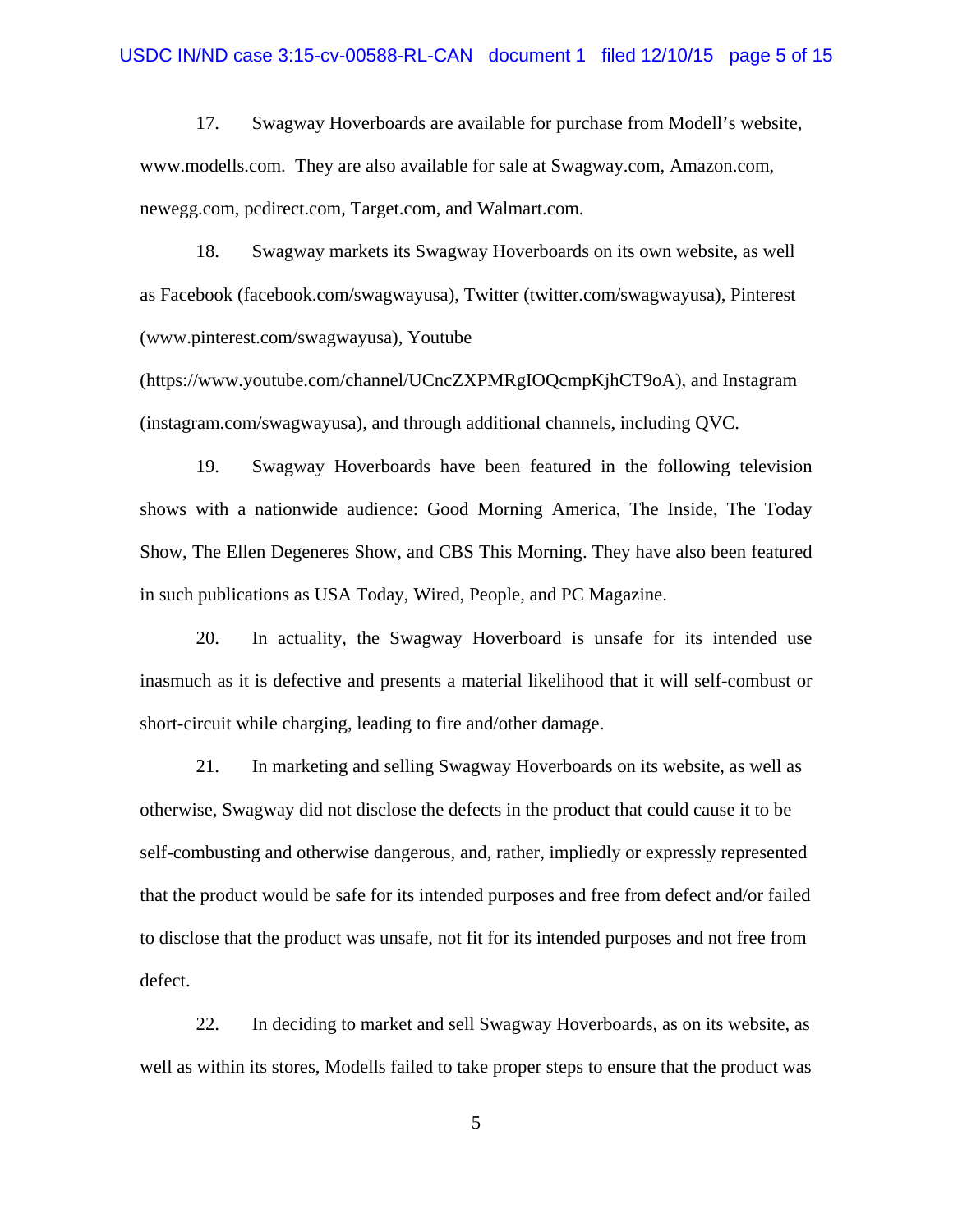safe and free from defect and not inherently dangerous as a result of its defect, and, rather impliedly or expressly represented that the product would be safe for its intended purposes and free from defect and/or failed to disclose that the product was unsafe, not fit for its intended purposes and not free from defect.

23. Unless enjoined, Defendants will continue to market and sell the defective and dangerous Swagway Hoverboards.

#### **Hoverboards In America and Throughout the World Have Been Self-Combusting**

24. Upon information and belief, self-balancing electric scooters have been combusting across the country and the world.

25. On December 9, 2015, Newsweek published an article with the headline "Another Day, Another Hoverboard Explosion: Concern Over Safety Continues to Grow." The article reported that a family home in Louisiana and an apartment in Hong Kong burned down because of hoverboard fires.

26. The Newsweek article added that "nearly all hoverboards are manufactured in China with little safety oversight."

27. On November 9, 2015, the website BuzzfeedNews published an article entitled "Those Hoverboard Things Kids Ride Around On Keep Exploding." The article reported that a woman in England suffered burns after the hoverboard she was riding on caught fire. The article added that within the past month, London firefighters responded to two calls where hoverboards caught fire in homes.

28. Similarly, on December 3, 2015, the Wall Street Journal published a video under the caption "Hoverboard Fire Safety Concern Grows."

#### **Plaintiff's Swagway Hoverboard Self-Combusts**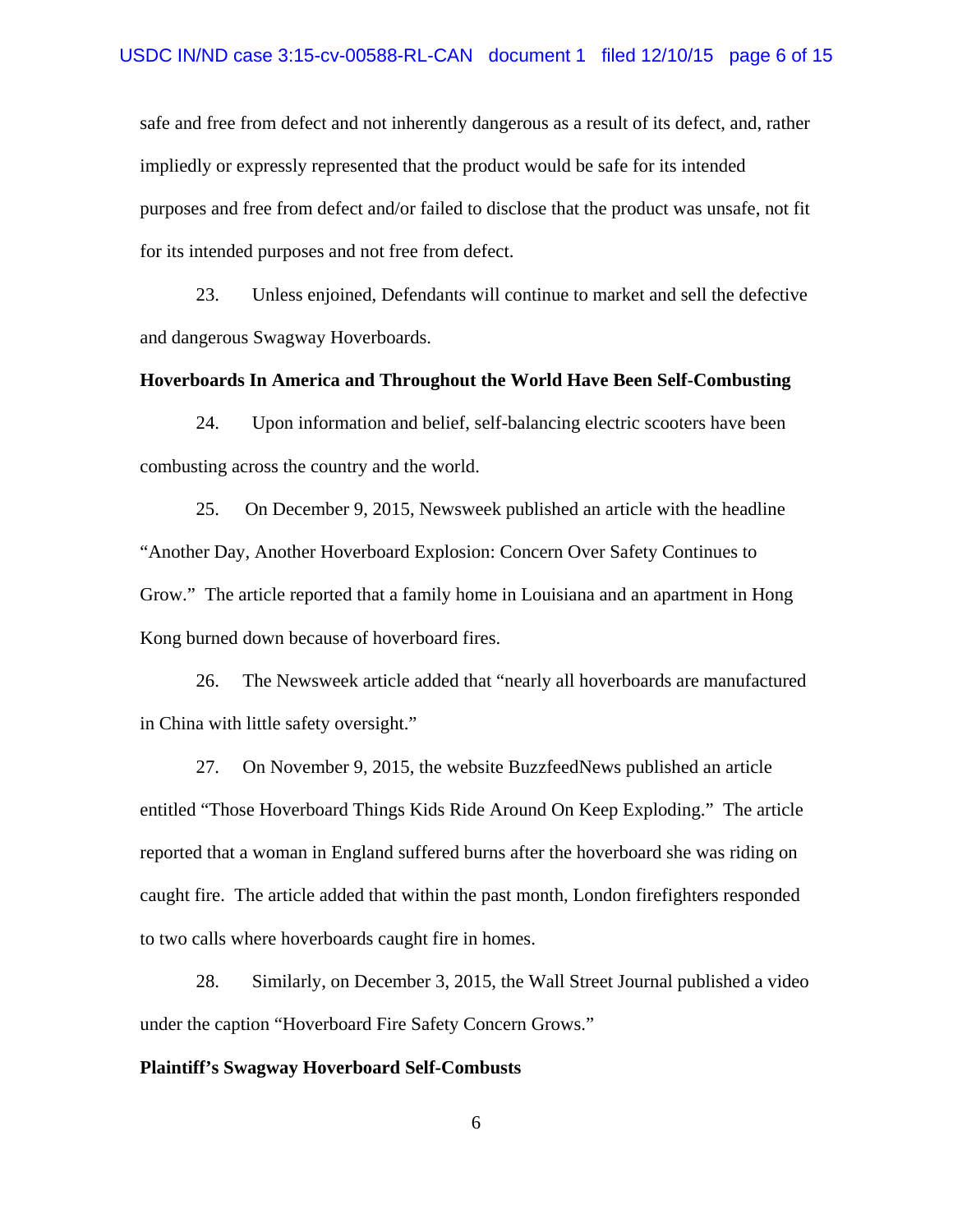29. On or about November 24, 2015, Plaintiff purchased a Swagway Hoverboard on www.modells.com.

30. The cost of the unit was \$399.99 (and the total price was \$443.49).

31. Plaintiff purchased the Swagway Hoverboard for his children, as a Chanukah present.

32. Neither Swagway nor Modell's warned Plaintiff that there was a substantial risk that the Swagway Hoverboard could burst into flames while charging.

33. On December 6, 2015, on the first night of Chanukah, the Swagway Hoverboard was removed from its box.

34. After approximately thirty minutes of use, the Swagway Hoverboard indicated low battery.

35. The Swagway Hoverboard was then plugged into an electrical outlet in accordance with Swagway's instructions.

36. Approximately 45 minutes later, the Swagway Hoverboard burst into flames.

37. The flames ignited the packaging materials, which were located nearby the Swagway Hoverboard.

38. The fire was so substantial that the fire department had to respond to the scene.

39. The fire destroyed the Swagway Hoverboard and damaged Plaintiff's home, as is shown by the following: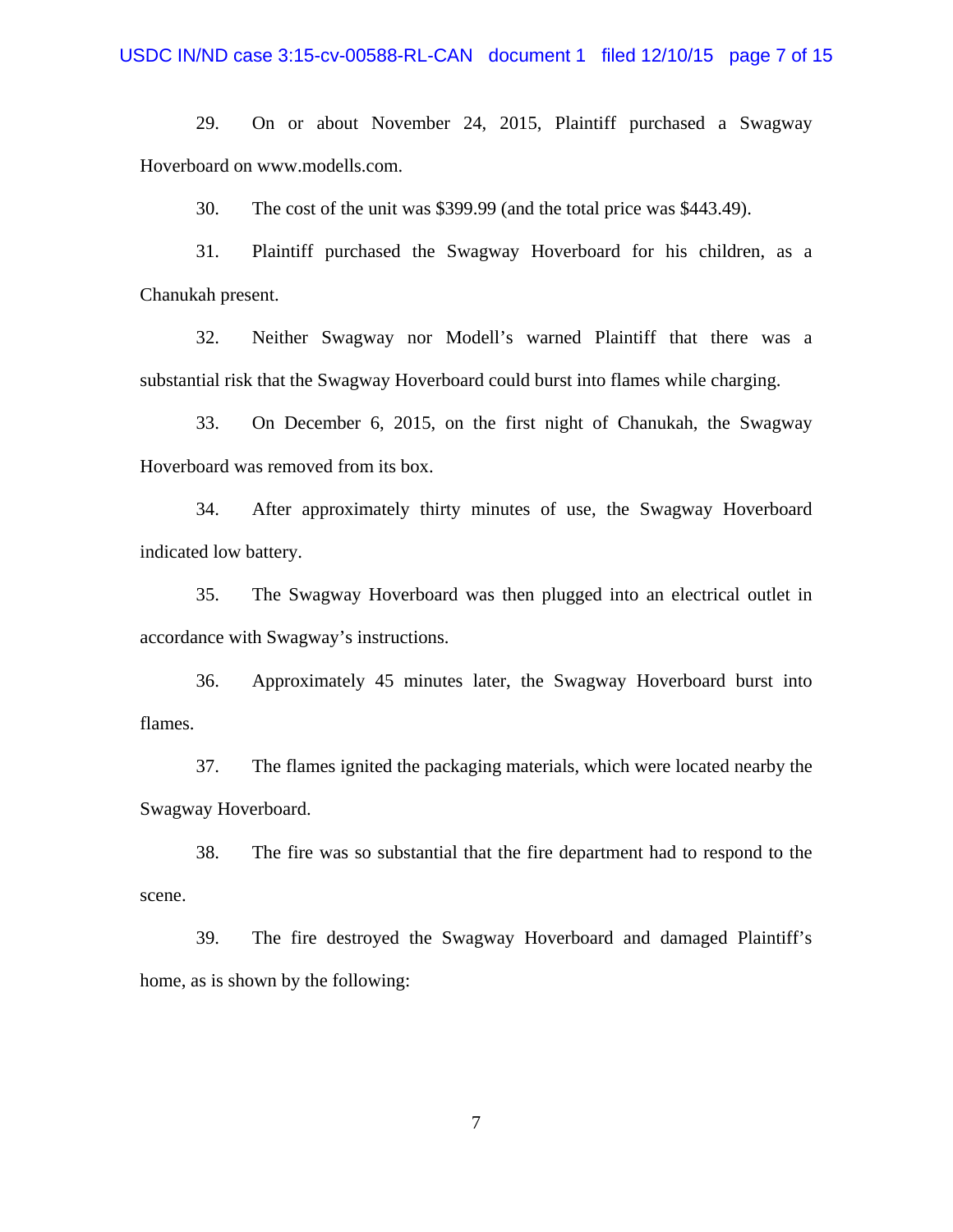

## **CLASS ALLEGATIONS**

40. Plaintiff sues on his own behalf and on behalf of the Class and Subclass as defined above, pursuant to FED. R. CIV. P.  $23(a)$ ,  $(b)(2)$  and  $(b)(3)$  seeking to assert the claims set forth below.

41. The Class and Subclass are so numerous that joinder of all members is impracticable. Although the precise number of purchasers of Swagway Hoverboards is unknown, the number sold and identity of such purchasers is known to Defendants, are readily identifiable, and can be located through Defendants' records. Upon information and belief, there are thousands of members of the Class and the Subclass.

42. There are questions of law and fact common to the members of the Class and Subclass that predominate over any questions solely affecting the individual members of the Class and Subclass.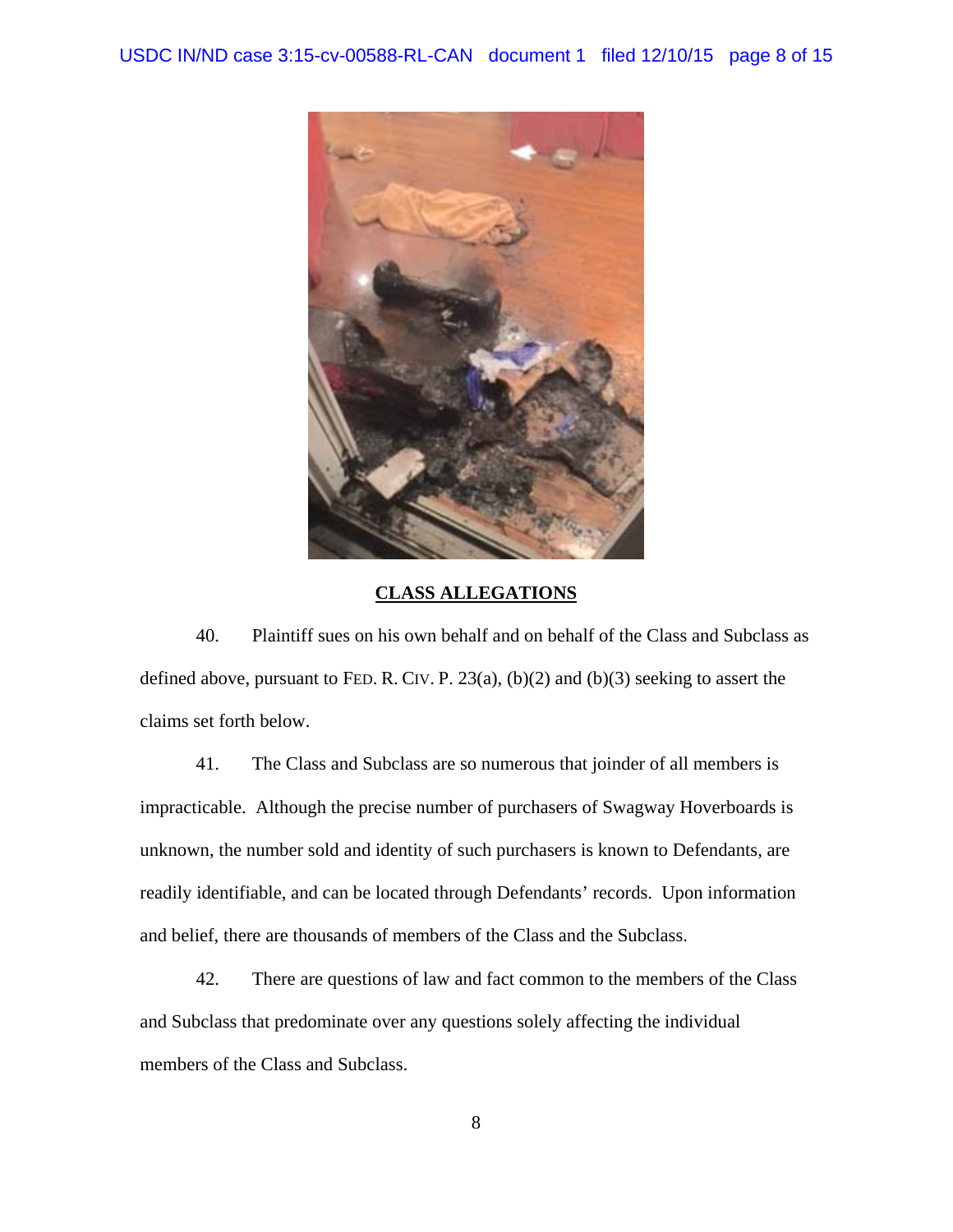43. The critical question of law and fact common to Plaintiff, the Class and Subclass that will materially advance the litigation is whether, and if so when, Defendants learned that there was a substantial risk that the Swagway Hoverboard was defective and posed a danger of a fire hazard by bursting into flames during normal charging operation.

44. Other questions of law and fact common to the Class and Subclass that will materially advance the litigation include, without limitation:

- a. Whether Defendants failed to warn Plaintiff and the members of the Class and the Subclass that there was a substantial risk the Swagway Hoverboard could burst into flame during normal charging operation;
- b. Whether Defendants' failure to inform Plaintiff and members of the Class and the Subclass that there was a substantial risk that the Swagway Hoverboard was combustible during normal charging operation was a deceptive act and material omission of fact to reasonable purchasers of Swagway Hoverboards;
- c. Whether Defendants are liable for all damages claimed by Plaintiff and the Class and Subclass, including, without limitation, compensatory, punitive and statutory damages, restitution, interest, costs and disbursements, and attorneys' fees;
- d. Whether Defendants' failure to inform consumers that the Swagway Hoverboards were defective and susceptible to combustion constituted a deceptive or unfair act or acts in violation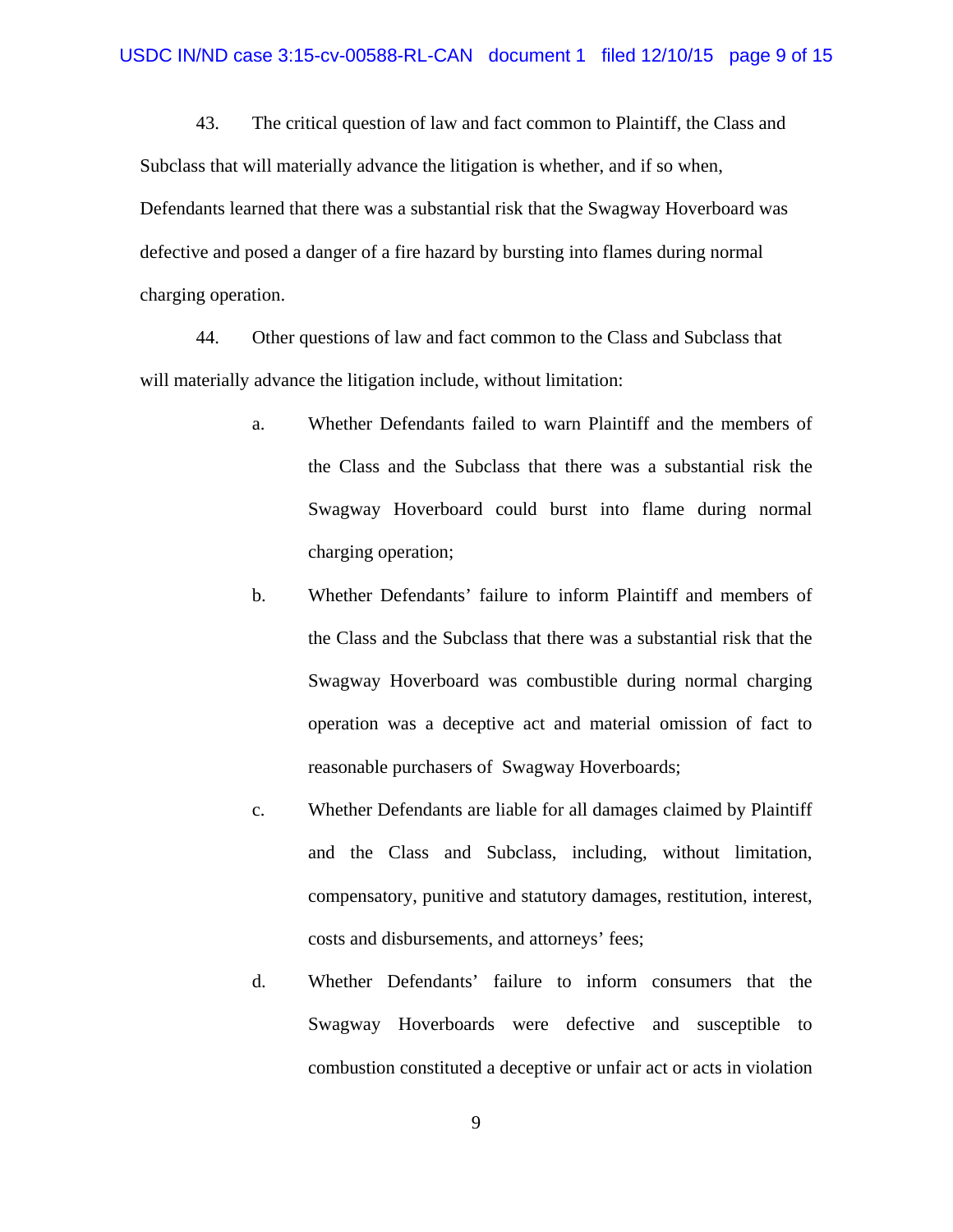of the claims set forth in this Complaint, for which plaintiff and members of the Class are entitled to recover damages; and

e. Whether Defendants should be enjoined from continuing to market and sell an unsafe and defective product and from continuing to market and sell the Swagway Hoverboards in a misleading and deceptive manner as set forth in this Complaint and whether Defendants should be compelled, among other things, to offer to the members of the Class and Subclass with an option to return for the full amount paid (and incidental cost such as shipping and taxes) and/or repair and replacement the product by providing them with a safe and non-defective product, at Defendants' expense.

45. Plaintiff's claims are typical of the claims of the members of the Class and Subclass. Plaintiff has the same interests in this matter as all other members of the Class and Subclass.

46. Plaintiff is an adequate class representative, is committed to pursuing this action and has retained competent counsel experienced in consumer class action litigation.

47. Class certification of Plaintiff's claims is appropriate pursuant to FED. R. CIV. P. 23(b)(2) because Defendants have acted or refused to act on grounds generally applicable to the Class and Subclass, making appropriate both declaratory and injunctive relief with respect to the Class and Subclass. The members of the Class and Subclass are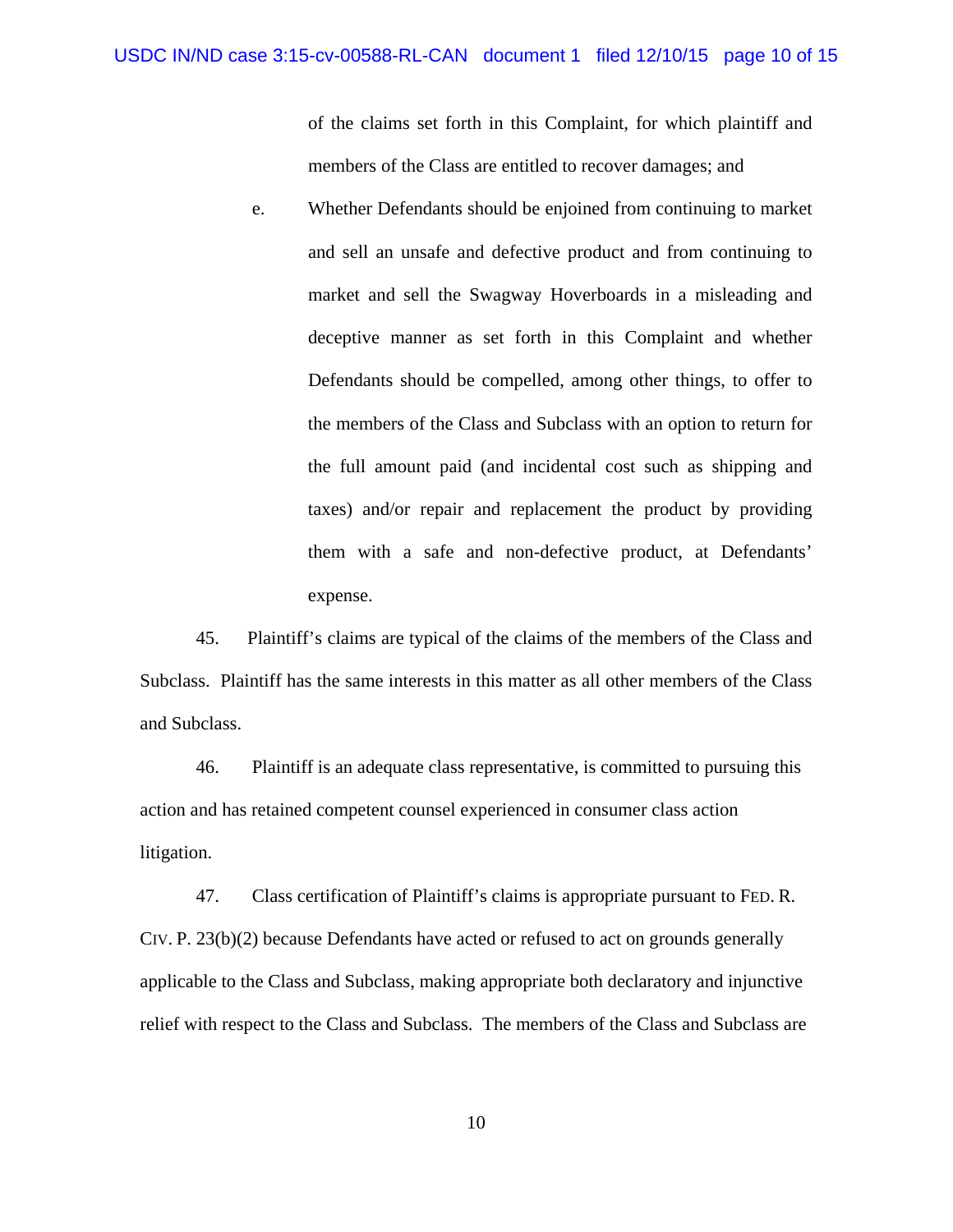entitled to injunctive relief to end Defendants' common and uniform policy under the claims set forth herein.

48. Class certification of Plaintiff's claims is also appropriate pursuant to FED. R. CIV. P. 23(b)(3) because questions of law and fact common to the Class and Subclass predominate over questions affecting only individual members of the Class, and because a class action is superior to other available methods for the fair and efficient adjudication of this litigation.

49. Plaintiff knows of no difficulty that would be encountered in the management of this litigation that would preclude its maintenance as a class action.

50. The Subclass, as defined above, is also proper pursuant to FED. R. CIV. P.  $23(c)(5)$ .

## **FIRST CLAIM FOR RELIEF: BREACH OF THE IMPLIED WARRANTY**

51. Plaintiff realleges and incorporates by reference paragraphs 1 through 50 as if they were set forth again herein.

52. The Swagway Hoverboard was advertised and sold by Defendants as safe and fit its ordinary purpose of transportation and use and free from defect.

53. Plaintiff and Class and Subclass members purchased the Swagway Hoverboard on the Defendants' implied warranties that the Swagway Hoverboard was safe and fit the purposes for which it was intended to be used and free from defects. Had they known that, contrary to the implied warranties that the Swagway Hoverbaord was not safe and fit the purposes for which it was intended to be used and not free from defect, they would not have purchased it.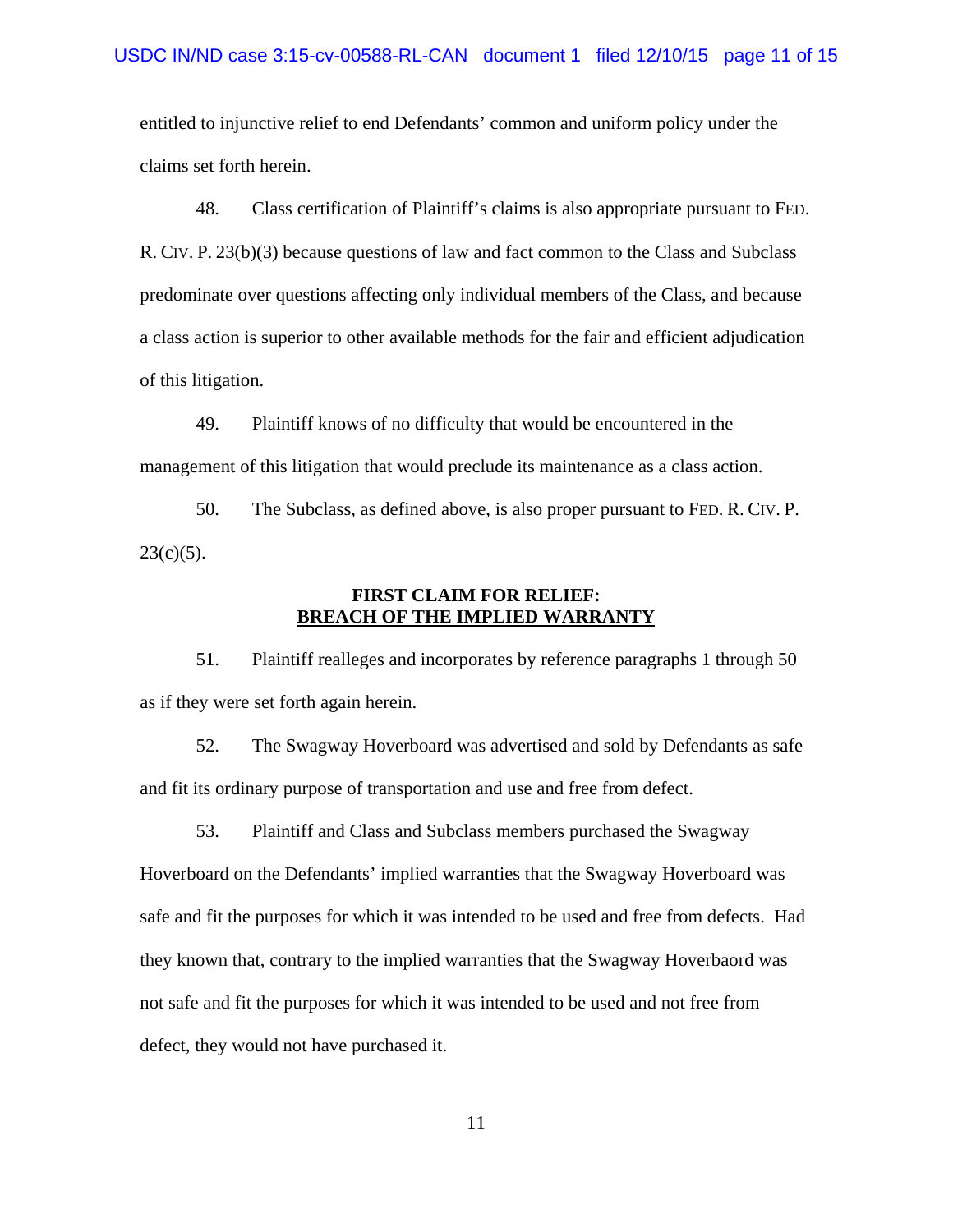54. The Swagway Hoverboard was inherently defectively designed or manufactured so as to cause it to not to be safe and fit for the purposes for which it was intended to be used and not to be free from defect.

55. Any disclaimers of implied warranties are ineffectual, as they were not provided to Plaintiffs or Class or Subclass members or otherwise made known to them, who were not informed of the material non-compliance of the goods. In addition, any such disclaimers are unconscionable under the circumstances.

56. As a direct and proximate result of Defendants' breach of implied warranties, Plaintiffs and the Class and Subclass members have sustained economic losses and other damages for which they are entitled to compensatory and/or equitable damages in an amount to be proven at trial.

## **SECOND CLAIM FOR RELIEF: FOR UNFAIR AND DECEPTIVE TRADE PRACTICES UNDER STATE LAW**

57. Plaintiff realleges and incorporates by reference paragraphs 1 through 50 as if they were set forth again herein.

58. Defendants had a statutory duty to refrain from unfair or deceptive acts or practices in connection with their activities set forth above vis-à-vis Swagway Hoverboards.

59. Had Defendants not engaged in the wrongful and deceptive conduct described above, Plaintiffs and members of the Class and Sublcass would not have purchased Swagway Hoverboards and they have therefore proximately suffered injury in fact and ascertainable losses.

60. Defendants' deceptive, unconscionable or fraudulent representations and material omissions to consumers, including the failure to inform consumers of the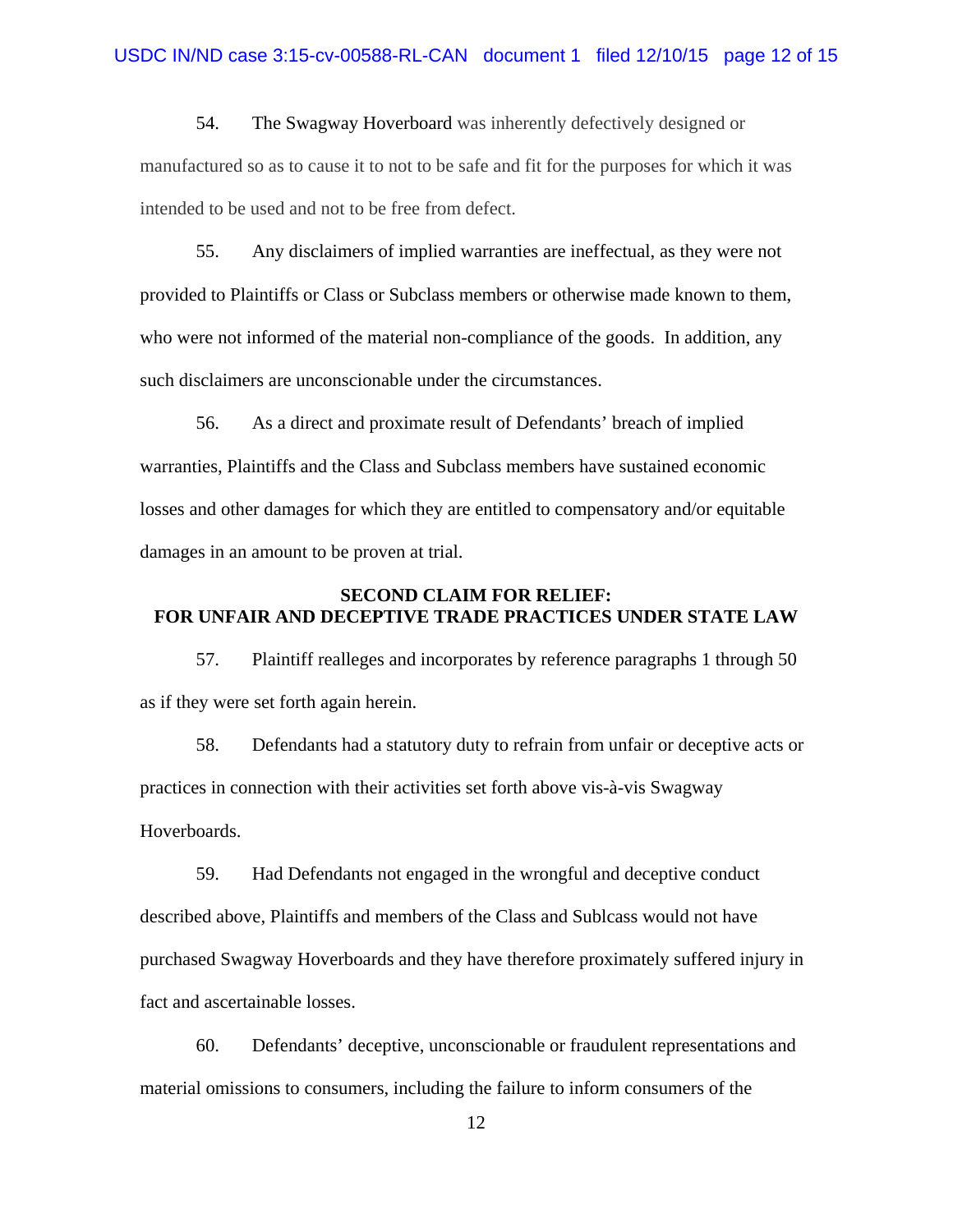dangers and defects with the product, constituted unfair and deceptive acts and practices in violation of state consumer protection statutes. Defendants' failure to abide by their statutory duties has been or may be continuing.

61. Defendants engaged in their wrongful conduct while at the same time obtaining sums of money from Plaintiff and Class and Subclass members.

62. Defendants' actions, as complained of herein, constitute unfair competition or unfair, unconscionable, deceptive or fraudulent acts or practices in violation of state consumer protection statutes, including, but not limited to, N.Y. Gen. Bus. Law §§ 349 et seq. and 350-e, et seq., as well as substantially similar statutes in effect in the other States.

63. As a direct and proximate result of Defendants' wrongful conduct, Plaintiffs and the Class are entitled to a judgment that declaring that Defendants' actions have been in violation of their statutory duties, that provides injunctive relief in order to ensure continued wrongful and similar acts do not occur hereafter, and that provides for, as provided for law, compensatory damages, treble damages, attorneys' fees, and/or costs of suit.

## **THIRD CLAIM FOR RELIEF: Unjust Enrichment**

64. Plaintiff realleges and incorporates by reference paragraphs 1 through 50 as if they were set forth again herein.

65. Defendants benefitted from the sale of the Swagway.

66. Defendants' benefit came at the expense of Plaintiff and the other members of the Class given their wrongful acts and practices, as discussed above.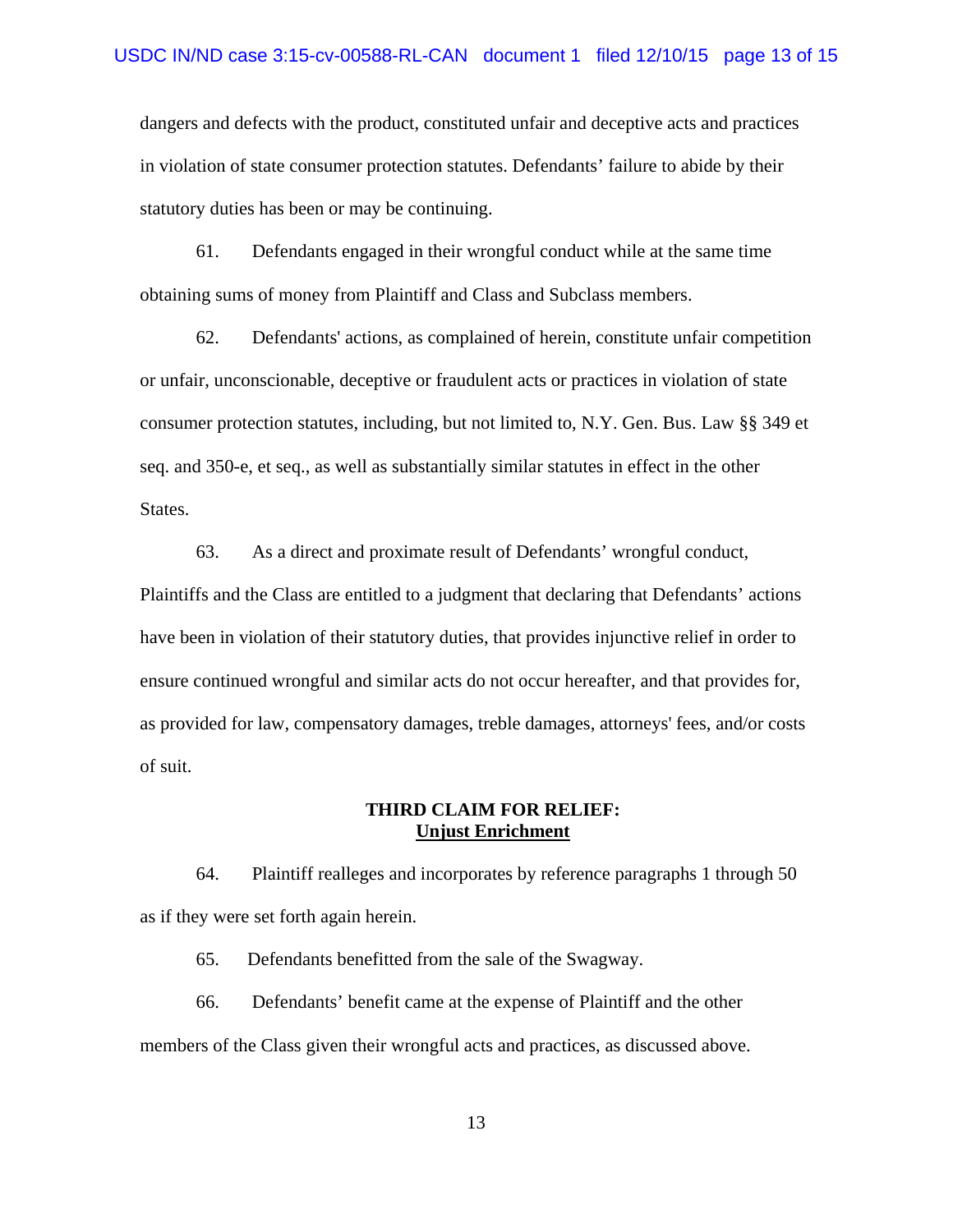67. Defendants' retention of some or all of the monies they have gained through their wrongful acts and practices would be unjust considering the circumstances of their obtaining those monies.

74. Defendants should be required to disgorge their unjustly obtained monies and to make restitution to Plaintiffs and the other members of the Class, in an amount to be determined, of the monies by which they have been unjustly enriched.

#### **PRAYER FOR RELIEF**

 Wherefore, Plaintiff, on behalf of himself and all others similarly situated, pray for judgment against Defendants as follows:

- A. For an Order certifying the Class and Subclass and any other appropriate subclasses thereof under the appropriate provisions of Federal Rule of Civil Procedure 23, and appointing Plaintiff and his counsel to represent such Classes and subclasses as appropriate under Rule  $23(g)$ ;
- B. For declaratory and injunctive relief;
- C. For compensatory, equitable and/or restitutionary damages according to proof and for all applicable statutory damages under the uniform deceptive acts and practices laws of the states encompassed by the Class;
- D. For an award of attorneys' fees and costs;
- E. For prejudgment interest and the costs of suit; and
- F. For such other and further relief as this Court may deem just and proper.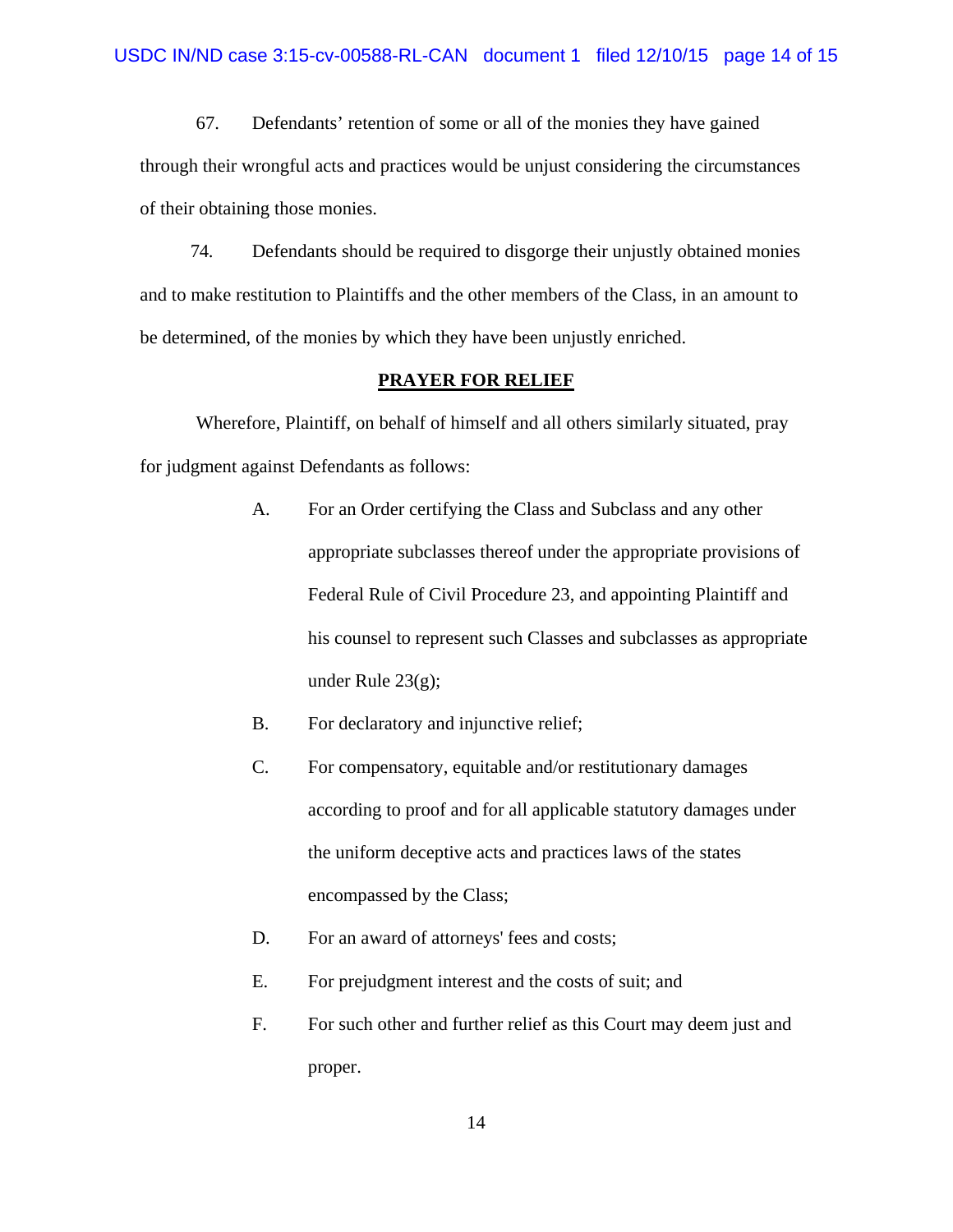### **DEMAND FOR TRIAL BY JURY**

Pursuant to Rule 38(b) of the Federal Rules of Civil Procedure, Plaintiff demands

a trial by jury on all questions of fact raised by the Complaint.

Dated: December 10, 2015

By: s/Irwin B. Levin Irwin B. Levin, No. 8786-49 Richard E. Shevitz, No. 2007-49 Vess A. Miller, No. 26495-53 COHEN & MALAD, LLP One Indiana Square, Suite 1400 Indianapolis, IN 46204 Telephone: 317-636-6481 Facsimile: 317-636-2593 ilevin@cohenandmalad.com rshevitz@cohenandmalad.com vmiller@cohenandmalad.com ltoops@cohenandmalad.com

Seth R. Lesser Jeffrey A. Klafter Fran L. Rudich Michael H. Reed KLAFTER OLSEN & LESSER LLP Two International Drive, Suite 350 Rye Brook, New York 10573 Telephone: (914) 934-9200 Facsimile: (914) 934-9220

 Robert N. Kaplan KAPLAN FOX & KILSHEIMER LLP 850 Third Avenue 14th Floor New York, NY 10022 Telephone: (212) 687-1980 Facsimile: (212) 687-7714

## **ATTORNEYS FOR PLAINTIFF**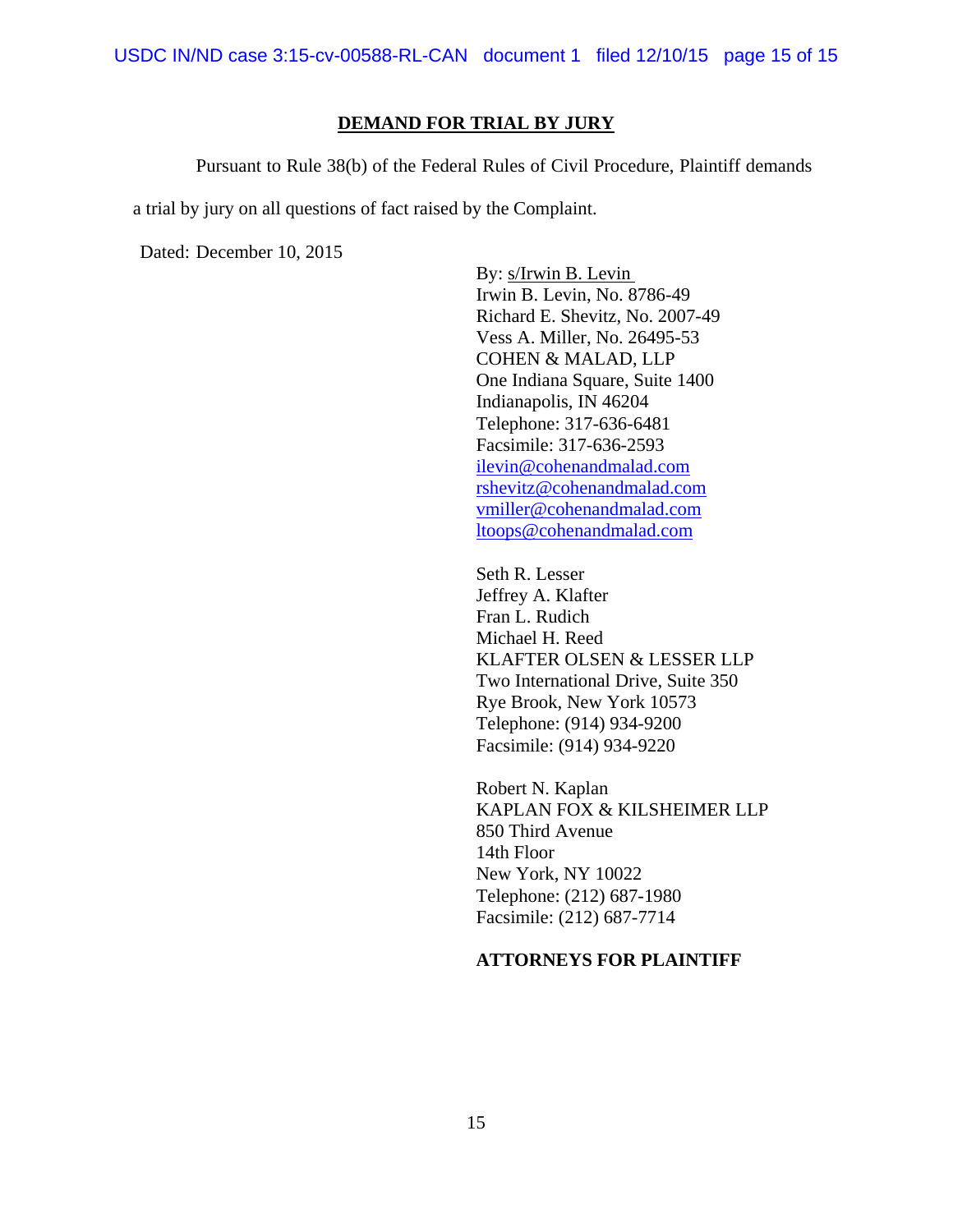# JS 44 (Rev. 09/11) **CIVIL COVER SHEET**

The JS 44 civil coversheet and the information contained herein neither replace nor supplement the filing and service of pleadngs or other papers as required by law, except as provided<br>by local rules of court. This form, a USDC IN/ND case 3:15-cv-00588-RL-CAN document 1-1 filed 12/10/15 page 1 of 2

| I. (a) PLAINTIFFS<br>Michael Brown                                                                                                         |                                                                          |                                                                 |                                                | <b>DEFENDANTS</b>                                                                                                                                                |                                                                                                     |                                                                               |  |
|--------------------------------------------------------------------------------------------------------------------------------------------|--------------------------------------------------------------------------|-----------------------------------------------------------------|------------------------------------------------|------------------------------------------------------------------------------------------------------------------------------------------------------------------|-----------------------------------------------------------------------------------------------------|-------------------------------------------------------------------------------|--|
|                                                                                                                                            |                                                                          |                                                                 | Swagway, LLC and Modell's Sporting Goods, Inc. |                                                                                                                                                                  |                                                                                                     |                                                                               |  |
| (b)                                                                                                                                        | County of Residence of First Listed Plaintiff                            | Westchester Co, NY                                              |                                                |                                                                                                                                                                  | County of Residence of First Listed Defendant                                                       | St. Joseph Co., IN                                                            |  |
|                                                                                                                                            | (EXCEPT IN U.S. PLAINTIFF CASES)                                         |                                                                 |                                                |                                                                                                                                                                  | (IN U.S. PLAINTIFF CASES ONLY)                                                                      |                                                                               |  |
|                                                                                                                                            |                                                                          |                                                                 |                                                | NOTE:                                                                                                                                                            | THE TRACT OF LAND INVOLVED.                                                                         | IN LAND CONDEMNATION CASES, USE THE LOCATION OF                               |  |
|                                                                                                                                            |                                                                          |                                                                 |                                                |                                                                                                                                                                  |                                                                                                     |                                                                               |  |
| (c) Attorneys <i>(Firm Name, Address, and Telephone Number)</i><br>Irwin B. Levin, Richard E. Shevitz, Vess A. Miller, Cohen & Malad, LLP, |                                                                          |                                                                 |                                                | Attorneys (If Known)                                                                                                                                             |                                                                                                     |                                                                               |  |
| One Indiana Sq., Ste. 1400, Indianapolis, IN 46204<br>(317) 636-6481                                                                       |                                                                          |                                                                 |                                                |                                                                                                                                                                  |                                                                                                     |                                                                               |  |
| <b>II. BASIS OF JURISDICTION</b>                                                                                                           |                                                                          | (Place an "X" in One Box Only)                                  |                                                |                                                                                                                                                                  |                                                                                                     | III. CITIZENSHIP OF PRINCIPAL PARTIES (Place an "X" in One Box for Plaintiff) |  |
| $\Box$ 1 U.S. Government                                                                                                                   | <b>1</b> 3 Federal Question                                              |                                                                 |                                                | (For Diversity Cases Only)                                                                                                                                       | <b>DEF</b><br>PTF                                                                                   | and One Box for Defendant)<br><b>PTF</b><br><b>DEF</b>                        |  |
| Plaintiff<br>(U.S. Government Not a Party)                                                                                                 |                                                                          |                                                                 |                                                | $\Box$ 1<br>Incorporated or Principal Place<br>$\Box$<br>$\mathbf{\times}$ 4<br>Citizen of This State<br>$\Box$ 1<br>$\overline{4}$<br>of Business In This State |                                                                                                     |                                                                               |  |
| $\Box$ 2 U.S. Government<br>Defendant                                                                                                      | $\boxtimes$ 4 Diversity<br>(Indicate Citizenship of Parties in Item III) |                                                                 |                                                | $\mathbf{X}$ 2<br>Citizen of Another State<br>Incorporated and Principal Place<br>$\Box$ 2<br>α.<br>-5<br>$\Box$ 5                                               |                                                                                                     |                                                                               |  |
|                                                                                                                                            |                                                                          |                                                                 |                                                | of Business In Another State                                                                                                                                     |                                                                                                     |                                                                               |  |
|                                                                                                                                            |                                                                          |                                                                 |                                                | Citizen or Subject of a<br>Foreign Country                                                                                                                       | $\Box$ 3 Foreign Nation<br>$\Box$ 3                                                                 | α.<br>-6<br>$\Box$ 6                                                          |  |
| <b>IV. NATURE OF SUIT</b> (Place an "X" in One Box Only)<br><b>CONTRACT</b>                                                                |                                                                          | <b>TORTS</b>                                                    |                                                | <b>FORFEITURE/PENALTY</b>                                                                                                                                        | <b>BANKRUPTCY</b>                                                                                   | <b>OTHER STATUTES</b>                                                         |  |
| $\Box$ 110 Insurance                                                                                                                       | PERSONAL INJURY                                                          | PERSONAL INJURY                                                 |                                                | 1 625 Drug Related Seizure                                                                                                                                       | $\Box$ 422 Appeal 28 USC 158                                                                        | 375 False Claims Act                                                          |  |
| $\Box$ 120 Marine<br>$\Box$ 130 Miller Act                                                                                                 | $\Box$ 310 Airplane<br>□ 315 Airplane Product                            | $\Box$ 365 Personal Injury -<br>Product Liability               |                                                | of Property 21 USC 881<br>$\Box$ 690 Other                                                                                                                       | □ 423 Withdrawal<br>28 USC 157                                                                      | 1 400 State Reapportionment<br>$\Box$ 410 Antitrust                           |  |
| $\Box$ 140 Negotiable Instrument<br>$\Box$ 150 Recovery of Overpayment                                                                     | Liability<br>$\Box$ 320 Assault, Libel &                                 | 367 Health Care/<br>Pharmaceutical                              |                                                |                                                                                                                                                                  | <b>PROPERTY RIGHTS</b>                                                                              | 1 430 Banks and Banking<br>450 Commerce                                       |  |
| & Enforcement of Judgment                                                                                                                  | Slander                                                                  | Personal Injury                                                 |                                                |                                                                                                                                                                  | $\Box$ 820 Copyrights                                                                               | $\Box$ 460 Deportation                                                        |  |
| 151 Medicare Act<br>$\Box$ 152 Recovery of Defaulted                                                                                       | 330 Federal Employers'<br>Liability                                      | Product Liability<br>368 Asbestos Personal                      |                                                |                                                                                                                                                                  | □ 830 Patent<br>□ 840 Trademark                                                                     | 1 470 Racketeer Influenced and<br><b>Corrupt Organizations</b>                |  |
| <b>Student Loans</b><br>(Excl. Veterans)                                                                                                   | 340 Marine<br>345 Marine Product                                         | <b>Injury Product</b><br>Liability                              |                                                | <b>LABOR</b>                                                                                                                                                     | <b>SOCIAL SECURITY</b>                                                                              | 480 Consumer Credit<br>490 Cable/Sat TV                                       |  |
| $\Box$ 153 Recovery of Overpayment                                                                                                         | Liability                                                                | PERSONAL PROPERTY □ 710 Fair Labor Standards<br>370 Other Fraud |                                                |                                                                                                                                                                  | $\Box$ 861 HIA (1395ff)                                                                             | □ 850 Securities/Commodities/                                                 |  |
| of Veteran's Benefits<br>$\Box$ 160 Stockholders' Suits                                                                                    | □ 350 Motor Vehicle<br>□ 355 Motor Vehicle                               | $\Box$ 371 Truth in Lending                                     |                                                | Act<br>720 Labor/Mgmt. Relations                                                                                                                                 | $\Box$ 862 Black Lung (923)<br>$\Box$ 863 DIWC/DIWW (405(g))                                        | Exchange<br>1 890 Other Statutory Actions                                     |  |
| X 190 Other Contract<br>195 Contract Product Liability                                                                                     | Product Liability<br>□ 360 Other Personal                                | 380 Other Personal<br>Property Damage                           |                                                | 740 Railway Labor Act<br>751 Family and Medical                                                                                                                  | □ 864 SSID Title XVI<br>$\Box$ 865 RSI (405(g))                                                     | □ 891 Agricultural Acts<br><b>393</b> Environmental Matters                   |  |
| $\Box$ 196 Franchise                                                                                                                       | Injury<br>$\Box$ 362 Personal Injury -                                   | 385 Property Damage<br>Product Liability                        |                                                | Leave Act<br>$\Box$ 790 Other Labor Litigation                                                                                                                   |                                                                                                     | 1 895 Freedom of Information<br>Act                                           |  |
| <b>REAL PROPERTY</b>                                                                                                                       | Med. Malpractice<br><b>CIVIL RIGHTS</b>                                  | <b>PRISONER PETITIONS</b>                                       |                                                | $\Box$ 791 Empl. Ret. Inc.<br>Security Act                                                                                                                       |                                                                                                     | □ 896 Arbitration<br>□ 899 Administrative Procedure                           |  |
| 210 Land Condemnation                                                                                                                      | $\Box$ 440 Other Civil Rights                                            | 510 Motions to Vacate                                           |                                                |                                                                                                                                                                  | <b>FEDERAL TAX SUITS</b><br>□ 870 Taxes (U.S. Plaintiff                                             | Act/Review or Appeal of                                                       |  |
| $\Box$ 220 Foreclosure<br>1 230 Rent Lease & Ejectment                                                                                     | $\Box$ 441 Voting<br>$\Box$ 442 Employment                               | Sentence<br><b>Habeas Corpus:</b>                               |                                                |                                                                                                                                                                  | or Defendant)<br>□ 871 IRS-Third Party                                                              | <b>Agency Decision</b><br>$\Box$ 950 Constitutionality of                     |  |
| $\Box$ 240 Torts to Land<br>245 Tort Product Liability                                                                                     | $\Box$ 443 Housing/<br>Accommodations                                    | □ 530 General<br>535 Death Penalty                              |                                                | <b>IMMIGRATION</b>                                                                                                                                               | 26 USC 7609                                                                                         | <b>State Statutes</b>                                                         |  |
| 290 All Other Real Property                                                                                                                | 445 Amer. w/Disabilities -                                               | $\Box$ 540 Mandamus & Other                                     |                                                | $\Box$ 462 Naturalization Application<br>1463 Habeas Corpus -                                                                                                    |                                                                                                     |                                                                               |  |
|                                                                                                                                            | Employment<br>$\Box$ 446 Amer. w/Disabilities -                          | $\Box$ 550 Civil Rights<br>$\Box$ 555 Prison Condition          |                                                | Alien Detainee                                                                                                                                                   |                                                                                                     |                                                                               |  |
|                                                                                                                                            | Other<br>448 Education                                                   | 560 Civil Detainee -<br>Conditions of                           |                                                | (Prisoner Petition)<br>$\Box$ 465 Other Immigration                                                                                                              |                                                                                                     |                                                                               |  |
|                                                                                                                                            |                                                                          | Confinement                                                     |                                                | Actions                                                                                                                                                          |                                                                                                     |                                                                               |  |
| V. ORIGIN<br>$\mathbf{\times}1$ Original                                                                                                   | (Place an "X" in One Box Only)<br>$\Box$ 2 Removed from<br>$\Box$ 3      | Remanded from                                                   |                                                | $\Box$ 4 Reinstated or $\Box$<br>-5                                                                                                                              | Transferred from<br>$\Box$ 6 Multidistrict<br>another district                                      |                                                                               |  |
| Proceeding                                                                                                                                 | <b>State Court</b>                                                       | Appellate Court                                                 |                                                | Reopened<br>(specify)<br>Cite the U.S. Civil Statute under which you are filing (Do not cite jurisdictional statutes unless diversity):                          | Litigation                                                                                          |                                                                               |  |
| VI. CAUSE OF ACTION                                                                                                                        |                                                                          | 28 U.S.C. 1332(d), Class Action Fairness Act                    |                                                |                                                                                                                                                                  |                                                                                                     |                                                                               |  |
|                                                                                                                                            | Brief description of cause:                                              |                                                                 |                                                |                                                                                                                                                                  | Breach of Implied Warranty, Deceptive Trade Practices, and Unjust Enrichment re Swagway Hoverboards |                                                                               |  |
| <b>VII. REQUESTED IN</b><br><b>COMPLAINT:</b>                                                                                              | UNDER F.R.C.P. 23                                                        | <b>Z</b> CHECK IF THIS IS A CLASS ACTION                        |                                                | <b>DEMAND \$</b>                                                                                                                                                 | <b>JURY DEMAND:</b>                                                                                 | CHECK YES only if demanded in complaint:<br>$\mathbf{X}$ Yes<br>$\Box$ No     |  |
| VIII. RELATED CASE(S)<br>IF ANY                                                                                                            | (See instructions):                                                      | <b>JUDGE</b>                                                    |                                                |                                                                                                                                                                  | <b>DOCKET NUMBER</b>                                                                                |                                                                               |  |
| <b>DATE</b>                                                                                                                                |                                                                          | SIGNATURE OF ATTORNEY OF RECORD                                 |                                                |                                                                                                                                                                  |                                                                                                     |                                                                               |  |
| 12/10/2015                                                                                                                                 |                                                                          | /s/ Irwin B. Levin                                              |                                                |                                                                                                                                                                  |                                                                                                     |                                                                               |  |
| <b>FOR OFFICE USE ONLY</b>                                                                                                                 |                                                                          |                                                                 |                                                |                                                                                                                                                                  |                                                                                                     |                                                                               |  |
| <b>RECEIPT#</b>                                                                                                                            | <b>AMOUNT</b>                                                            | <b>APPLYING IFP</b>                                             |                                                | <b>JUDGE</b>                                                                                                                                                     | MAG. JUDGE                                                                                          |                                                                               |  |
| <b>Save As</b><br><b>Print</b><br><b>Reset</b>                                                                                             |                                                                          |                                                                 |                                                |                                                                                                                                                                  |                                                                                                     |                                                                               |  |
|                                                                                                                                            |                                                                          |                                                                 |                                                |                                                                                                                                                                  |                                                                                                     |                                                                               |  |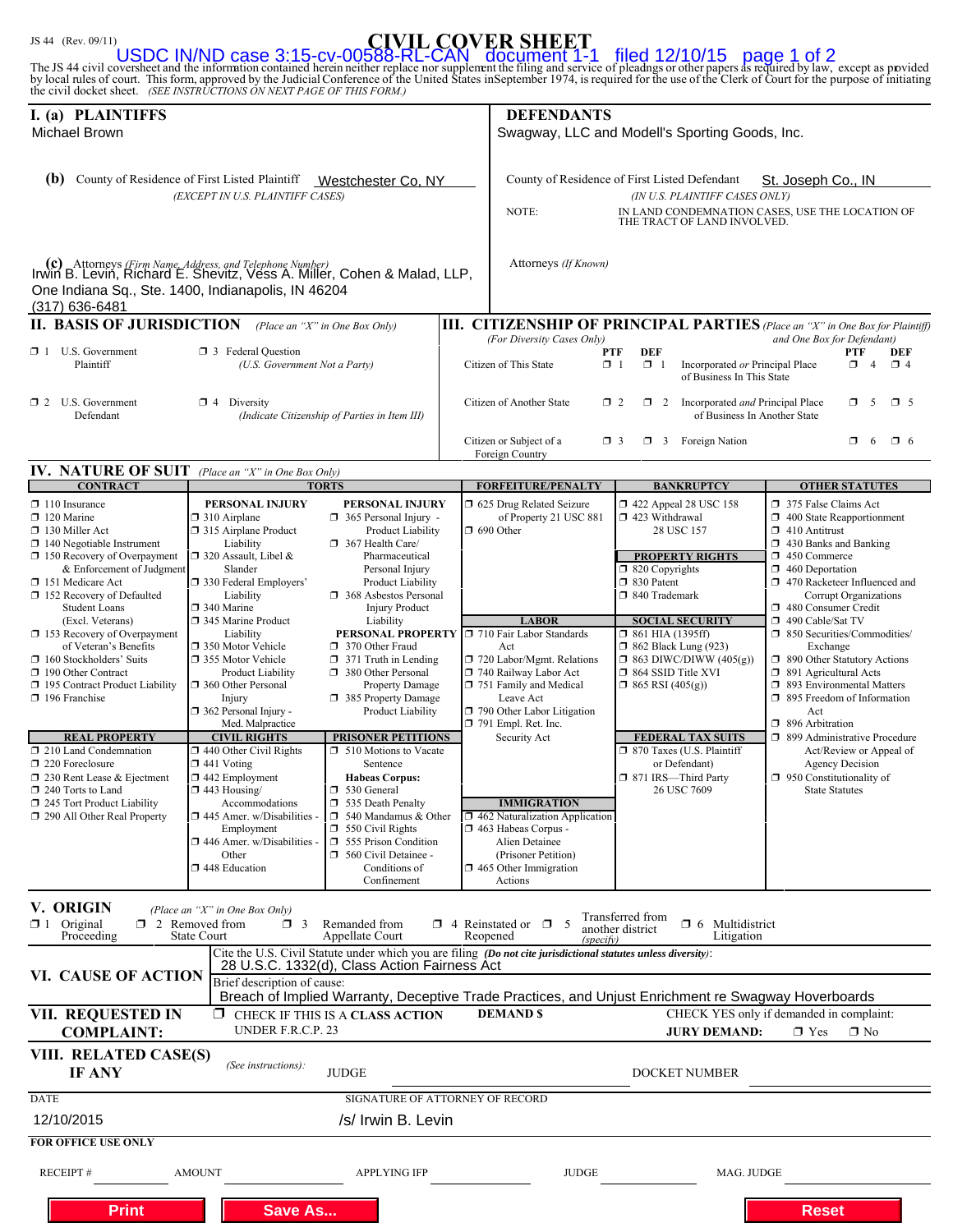#### **INSTRUCTIONS FOR ATTORNEYS COMPLETING CIVIL COVER SHEET FORM JS 44**

#### Authority For Civil Cover Sheet

The JS 44 civil cover sheet and the information contained herein neither replaces nor supplements the filings and service of pleading or other papers as required by law, except as provided by local rules of court. This form, approved by the Judicial Conference of the United States in September 1974, is required for the use of the Clerk of Court for the purpose of initiating the civil docket sheet. Consequently, a civil cover sheet is submitted to the Clerk of Court for each civil complaint filed. The attorney filing a case should complete the form as follows:

**I. (a) Plaintiffs-Defendants.** Enter names (last, first, middle initial) of plaintiff and defendant. If the plaintiff or defendant is a government agency, use only the full name or standard abbreviations. If the plaintiff or defendant is an official within a government agency, identify first the agency and then the official, giving both name and title.

(b) County of Residence. For each civil case filed, except U.S. plaintiff cases, enter the name of the county where the first listed plaintiff resides at the time of filing. In U.S. plaintiff cases, enter the name of the county in which the first listed defendant resides at the time of filing. (NOTE: In land condemnation cases, the county of residence of the "defendant" is the location of the tract of land involved.)

(c) Attorneys. Enter the firm name, address, telephone number, and attorney of record. If there are several attorneys, list them on an attachment, noting in this section "(see attachment)".

**II.** Jurisdiction. The basis of jurisdiction is set forth under Rule 8(a), F.R.C.P., which requires that jurisdictions be shown in pleadings. Place an "X" in one of the boxes. If there is more than one basis of jurisdiction, precedence is given in the order shown below.

United States plaintiff. (1) Jurisdiction based on 28 U.S.C. 1345 and 1348. Suits by agencies and officers of the United States are included here.

United States defendant. (2) When the plaintiff is suing the United States, its officers or agencies, place an "X" in this box.

Federal question. (3) This refers to suits under 28 U.S.C. 1331, where jurisdicti on arises under the Constitution of the Unitef States, an amendment to the Constitution, an act of Congress or a treaty of the United States. In cases where the U.S. is aparty, the U.S. plaintiff or defendant code takes precedence, and box 1 or 2 should be marked.

Diversity of citizenship. (4) This refers to suits under 28 U.S.C. 1332, where parties are citizens of different states. When Box 4 is checked, the citizenship of the different parties must be checked. (See Section III below; federal question actions take precedence over diversity cases.)

**III.** Residence (citizenship) of Principal Parties. This section of the JS 44 is to be completed if diversity of citizenship was indicated above. Mark this section for each principal party.

**IV. Nature of Suit**. Place an "X" in the appropriate box. If the nature of suit cannot be determined, be sure the cause of action, in Section VI below, is sufficient to enable the deputy clerk or the statistical clerks in the Administrative Office to determine the nature of suit. If the cause fits more than one nature of suit, select the most definitive.

**V. Origin**. Place an "X" in one of the seven boxes.

Original Proceedings. (1) Cases which originate in the United States district courts.

Removed from State Court. (2) Proceedings initiated in state courts may be removed to the district courts under Title 28 U.S.C., Section 1441. When the petition for removal is granted, check this box.

Remanded from Appellate Court. (3) Check this box for cases remanded to the district court for further action. Use the date of remand as the filing date.

Reinstated or Reopened. (4) Check this box for cases reinstated or reopened in the district court. Use the reopening date as the filing date.

Transferred from Another District. (5) For cases transferred under Title 28 U.S.C. Section 1404(a). Do not use this for within district transfers or multidistrict litigation transfers.

Multidistrict Litigation. (6) Check this box when a multidistrict case is transferred into the district under authority of Title 28 U.S.C. Section 1407. When this box is checked, do not check (5) above.

Appeal to District Judge from Magistrate Judgment. (7) Check this box for an appeal from a magistrate judge's decision.

VI. Cause of Action. Report the civil statute directly related to the cause of action and give a brief description of the cause **Do not cite jurisdictional statutes unless diversity.** Example: U.S. Civil Statute: 47 USC 553<br>Brief Description: Unauthorized reception of cable service

**VII. Requested in Complaint**. Class Action. Place an "X" in this box if you are filing a class action under Rule 23, F.R.Cv.P.

Demand. In this space enter the dollar amount (in thousands of dollars) being demanded or indicate other demand such as a preliminary injunction.

Jury Demand. Check the appropriate box to indicate whether or not a jury is being demanded.

**VIII. Related Cases**. This section of the JS 44 is used to reference related pending cases, if any. If there are related pending cases, insert the docket numbers and the corresponding judge names for such cases.

**Date and Attorney Signature**. Date and sign the civil cover sheet.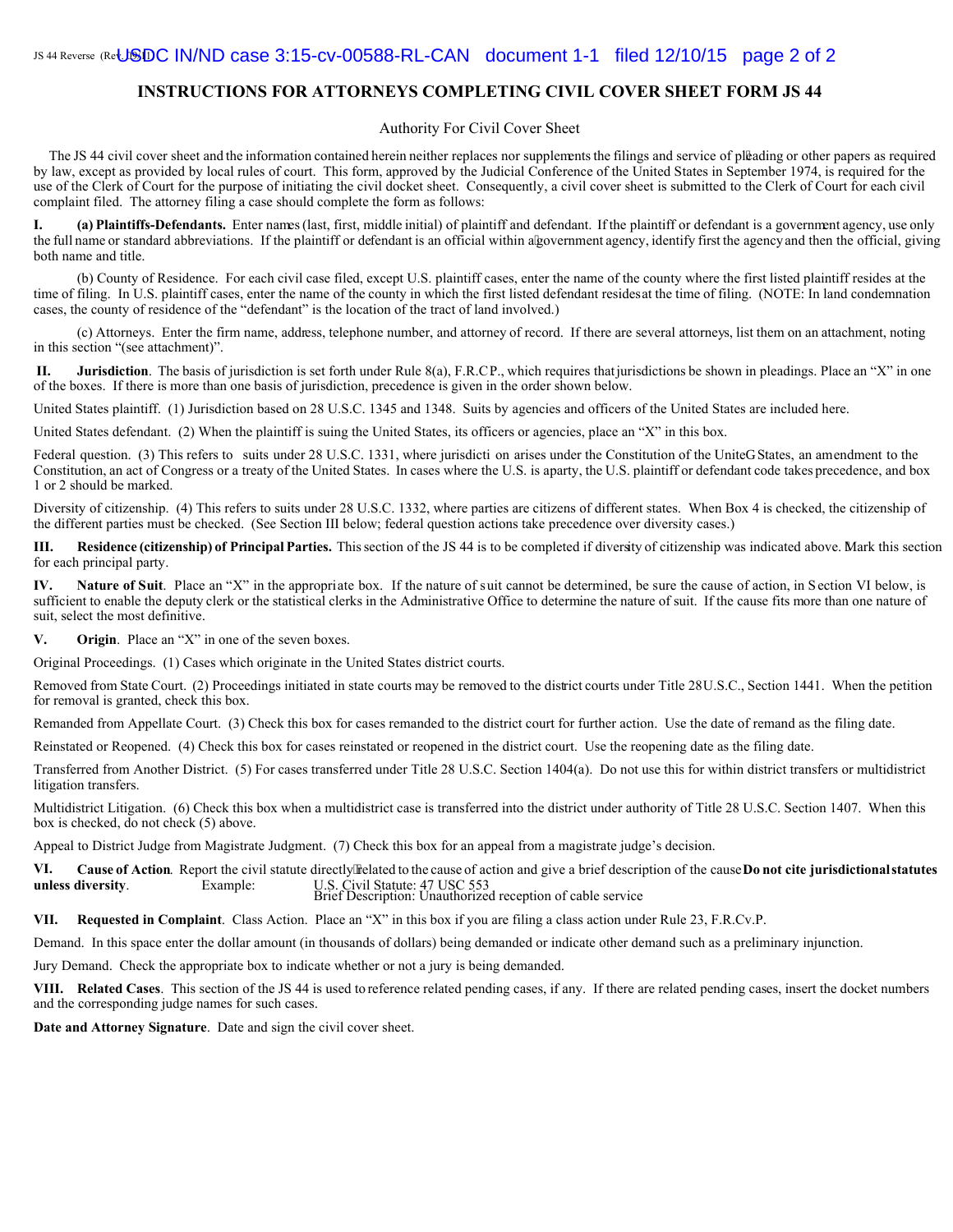## United States District Court FOR THE NORTHERN DISTRICT OF INDIANA South Bend Division

| Michael Brown,                                 |  |    |
|------------------------------------------------|--|----|
|                                                |  |    |
| Plaintiff,                                     |  |    |
|                                                |  |    |
| VS.                                            |  | ٦۶ |
|                                                |  |    |
| Swagway, LLC and Modell's Sporting Goods, Inc, |  |    |
|                                                |  |    |
| Defendants.                                    |  |    |

 $i$ use No: 3:15-cv-588

**SUMMONS IN A CIVIL ACTION** 

TO: (*Defendants' names and addresses*)

*Swagway, LLC*  c/o Sung L. Hyun 11335 E. 400 N. Grovertown, IN 46531

Mitchell B. Modell, CEO Modell's Sporting Goods, Inc. 498 Seventh Avenue,  $20<sup>th</sup>$  Floor New York, NY 10018-6701

A lawsuit has been filed against you.Within 21 days after service of this summons on you (not counting the day you received it) C or 60 days if you are the United States or a United States agency, or an officer or employee of the United States described in Fed. R. Civ. P. 12 (a)(2) or (3) C you must serve on the plaintiff an answer to the attached complaint or a motion under Rule 12 of the Federal Rules of Civil Procedure. The answer or motion must be served on the plaintiff or plaintiff=s attorney, whose name and address are:

> *Irwin B. Levin, Richard E. Shevitz, Vess A. Miller COHEN & MALAD LLP One Indiana Square, Suite 1400 Indianapolis, IN 46204*

If you fail to respond, judgment by default will be entered against you for the relief demanded in the complaint. You also must file your answer or motion with the court.

*CLERK OF COURT* 

Date: